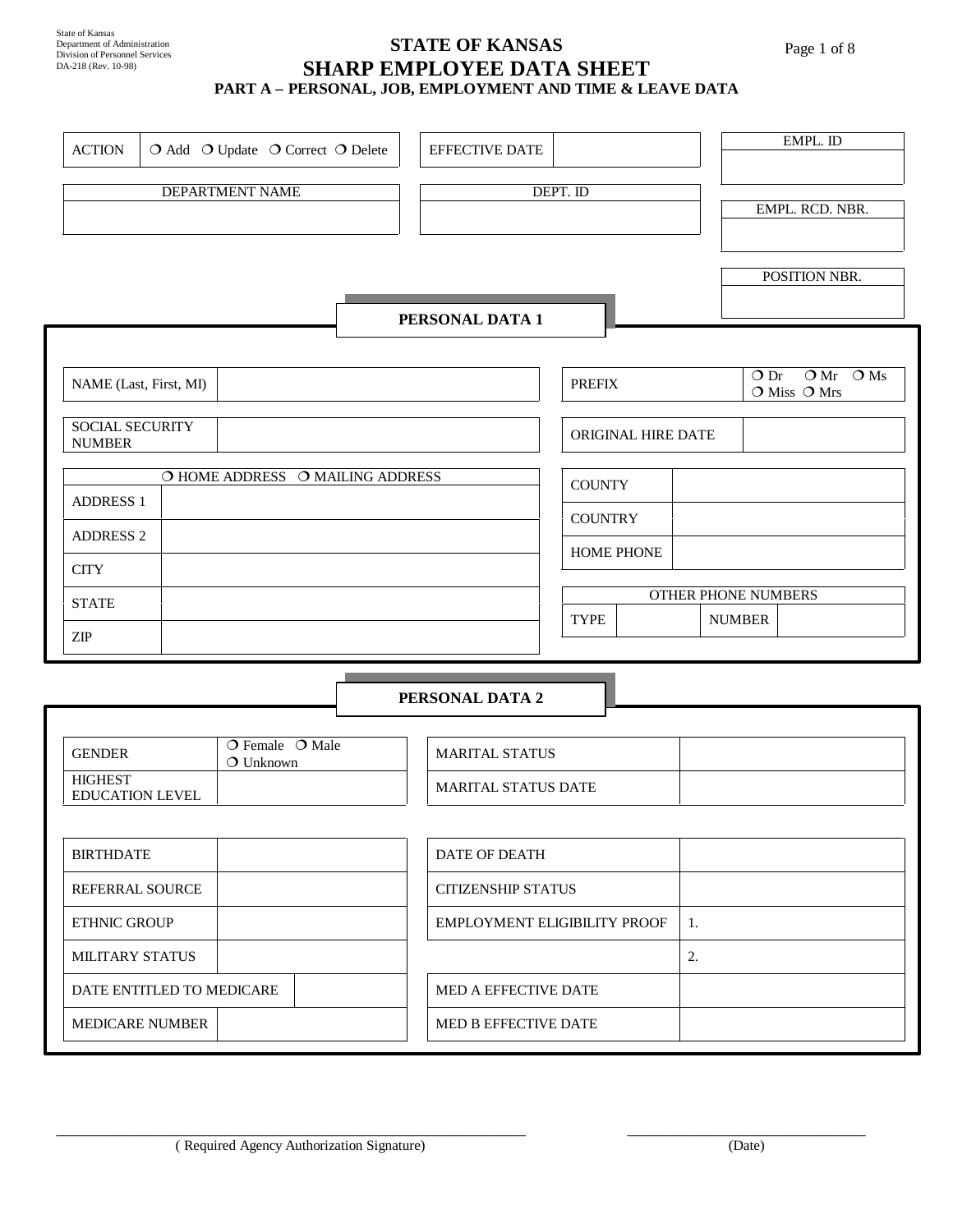| DEPT. ID                                         | EMPL. ID                          | <b>EMPL. NAME</b>             | EMPL. RCD. NBR. |
|--------------------------------------------------|-----------------------------------|-------------------------------|-----------------|
|                                                  |                                   |                               |                 |
|                                                  |                                   | <b>JOB DATA 1</b>             |                 |
| <b>EFFECTIVE DATE</b>                            |                                   | EFFECTIVE DATE SEQUENCE       |                 |
| <b>ACTION CODE</b>                               |                                   | <b>REASON CODE</b>            |                 |
| POSITION NUMBER                                  |                                   | TAX LOC.                      |                 |
| <b>JOB CODE</b><br>(Defaults from Position Data) |                                   |                               |                 |
|                                                  |                                   |                               |                 |
|                                                  |                                   | <b>JOB DATA 2</b>             |                 |
|                                                  |                                   |                               |                 |
| <b>FICA STATUS</b>                               |                                   |                               |                 |
|                                                  |                                   |                               |                 |
|                                                  |                                   | <b>JOB DATA 3</b>             |                 |
| <b>GRADE/STEP</b>                                |                                   | <b>RATING SCALE</b>           | <b>SOK</b>      |
| <b>COMPENSATION RATE</b>                         |                                   | ANNUAL BENEFIT BASE RATE      |                 |
| (unclassified positions only)                    |                                   |                               |                 |
|                                                  |                                   |                               |                 |
|                                                  |                                   |                               |                 |
|                                                  |                                   | <b>JOB DATA 4</b>             |                 |
| $\circ$ Probation<br><b>EMPLOYMENT STATUS</b>    |                                   | PROBATION END DATE            |                 |
| O Trainee                                        | $O$ Permanent<br>O Not Applicable |                               |                 |
|                                                  |                                   |                               |                 |
|                                                  |                                   | BENEFIT PROGRAM PARTICIPATION |                 |
| <b>PROGRAM</b><br>EFFECTIVE DATE                 |                                   | <b>ELIGIBILITY CONFIG</b>     |                 |

\_\_\_\_\_\_\_\_\_\_\_\_\_\_\_\_\_\_\_\_\_\_\_\_\_\_\_\_\_\_\_\_\_\_\_\_\_\_\_\_\_\_\_\_\_\_\_\_\_\_\_\_\_\_\_\_\_\_\_\_\_\_\_\_\_\_\_ \_\_\_\_\_\_\_\_\_\_\_\_\_\_\_\_\_\_\_\_\_\_\_\_\_\_\_\_\_\_\_\_\_\_

 $\overline{\phantom{a}}$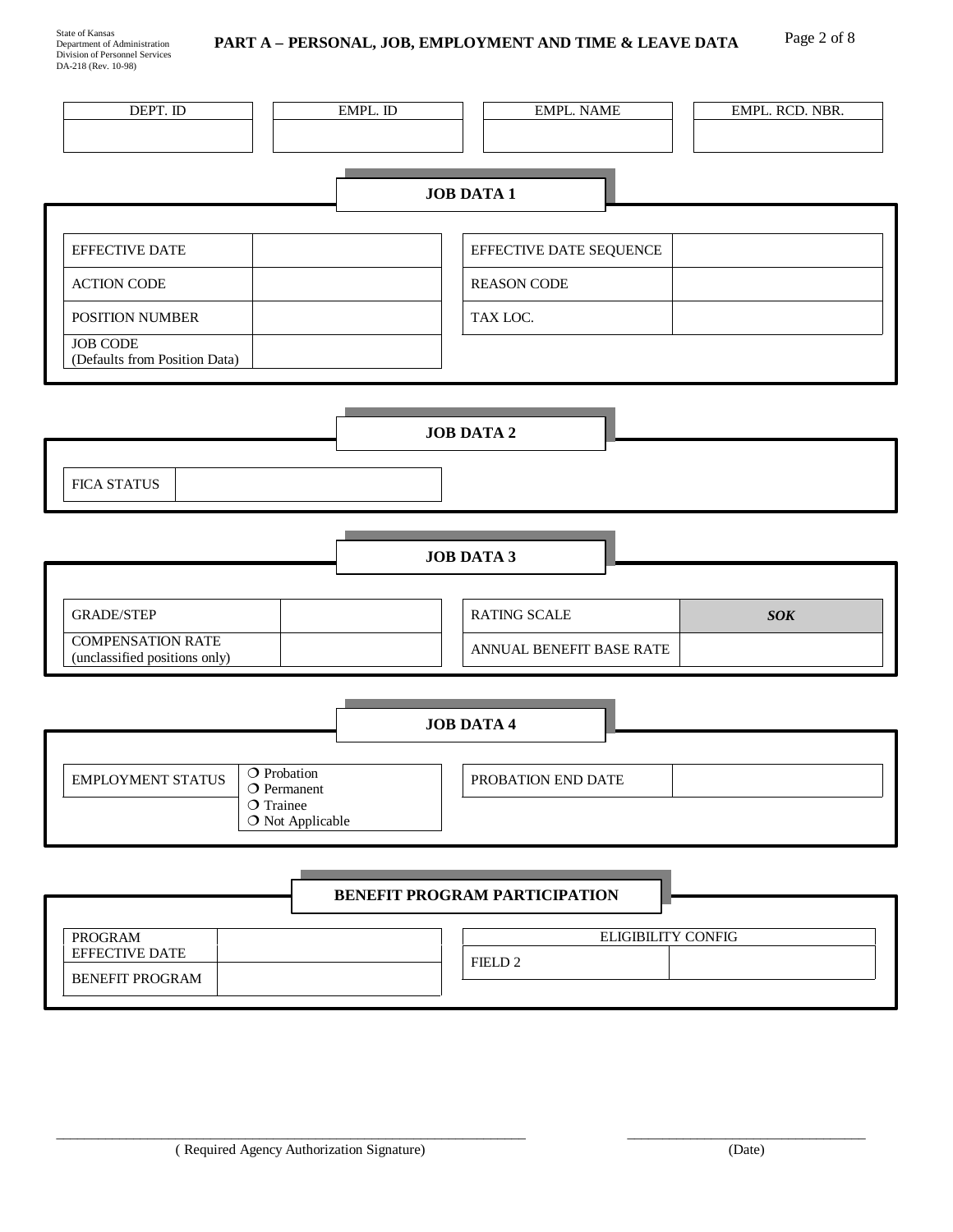| DEPT. ID                 | EMPL. ID | <b>EMPL. NAME</b> | EMPL. RCD. NBR. |  |  |  |
|--------------------------|----------|-------------------|-----------------|--|--|--|
|                          |          |                   |                 |  |  |  |
| <b>EMPLOYMENT DATA 1</b> |          |                   |                 |  |  |  |

| DATE LAST LONGEVITY BONUS | DATE LAST WORKED      |
|---------------------------|-----------------------|
| DATE NEXT INCREASE        | EXPECTED RETURN DATE  |
| BENEFIT RECORD NUMBER     | <b>BUSINESS TITLE</b> |
|                           |                       |

## **EMPLOYMENT DATA 2**

| LENGTH OF SERVICE ADJUSTMENTS | Add Years |                 | <b>Subtract Years</b> | $\sim$               |  |
|-------------------------------|-----------|-----------------|-----------------------|----------------------|--|
|                               |           | <b>Add Days</b> |                       | <b>Subtract Days</b> |  |
|                               | PERB      |                 | PHONE NUMBERS         |                      |  |
| <b>EFFECTIVE DATE</b>         |           | PHONE TYPE      |                       |                      |  |
| PERB UNIT                     |           | <b>NUMBER</b>   |                       |                      |  |

## **EMPLOYEE REVIEW**

|                    |                                                | *Please attach a copy of the front page of the review. |                  |  |
|--------------------|------------------------------------------------|--------------------------------------------------------|------------------|--|
| <b>REVIEW DATE</b> |                                                | <b>REVIEW TYPE</b>                                     |                  |  |
|                    | From:                                          |                                                        | NEXT REVIEW DATE |  |
| FROM/TO DATE       | To:                                            | <b>REVIEW RATING</b>                                   |                  |  |
| <b>REVIEWER ID</b> |                                                |                                                        |                  |  |
|                    | <b>COMMENTS</b> (Number of Feedback Sessions): |                                                        |                  |  |
|                    |                                                |                                                        |                  |  |
|                    |                                                |                                                        |                  |  |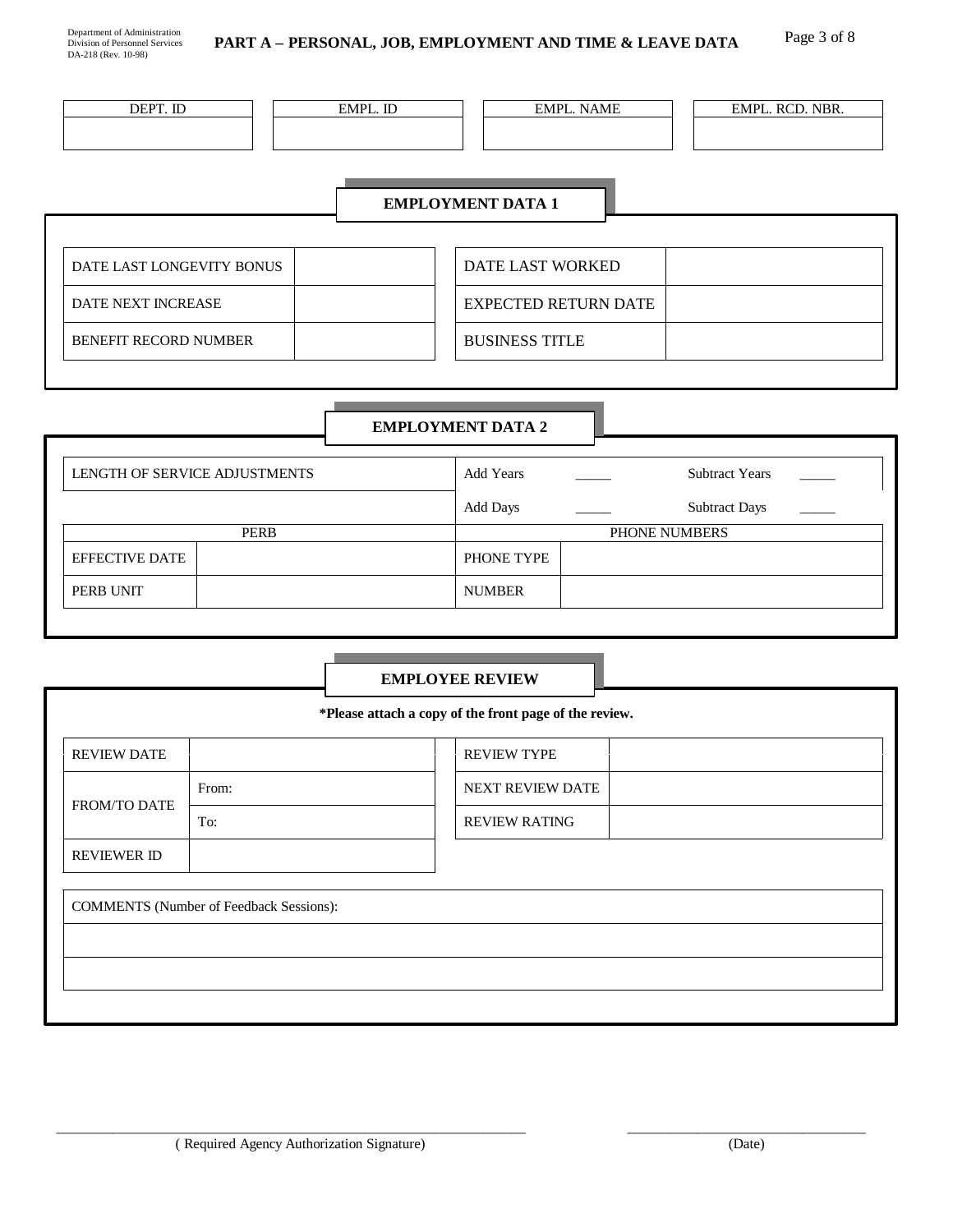DEPT. ID EMPL. ID EMPL. ID EMPL. NAME EMPL. RCD. NBR.

#### **LEAVE ACCRUALS**

|                          |                      | *This section is to be used only when there is a change in the CTLA (i.e. adjustment completed). |         |
|--------------------------|----------------------|--------------------------------------------------------------------------------------------------|---------|
| <b>SICK</b>              | Increase or Decrease | Correct Balance                                                                                  | Reason: |
| <b>VACATION</b>          | Increase or Decrease | Correct Balance                                                                                  | Reason: |
| DISCRETIONARY DAY        | Increase or Decrease | <b>Correct Balance</b>                                                                           | Reason: |
| <b>COMP TIME</b>         | Increase or Decrease | Correct Balance                                                                                  | Reason: |
| <b>HOLIDAY COMP TIME</b> | Increase or Decrease | Correct Balance                                                                                  | Reason: |
| <b>MILITARY</b>          | Increase or Decrease | Correct Balance                                                                                  | Reason: |

#### **PRIOR PERIOD NON PAY AFFECTING ADJUSTMENTS**

**Step 1: Identify which pay period needs to be adjusted.** 

**Step 2: Enter earning code that is being adjusted along with the corresponding positive or negative value. (Example: SCK-8 and VAC+8 when vacation should have been recorded instead of sick leave.) Step 3: Enter each code that needs adjusting on a separate line.** 

**If more than one employee needs adjusting, please submit additional sheets.** 

PAY PERIOD END DATE TO BE ADJUSTED

|                     |            |     |     | WEEK 1 |     |     |     |            |     |            | WEEK 2 |     |     |     |
|---------------------|------------|-----|-----|--------|-----|-----|-----|------------|-----|------------|--------|-----|-----|-----|
| Earn<br><b>Type</b> | <b>Sun</b> | Mon | Tue | Wed    | Thu | Fri | Sat | <b>Sun</b> | Mon | <b>Tue</b> | Wed    | Thu | Fri | Sat |
|                     |            |     |     |        |     |     |     |            |     |            |        |     |     |     |
|                     |            |     |     |        |     |     |     |            |     |            |        |     |     |     |
|                     |            |     |     |        |     |     |     |            |     |            |        |     |     |     |
|                     |            |     |     |        |     |     |     |            |     |            |        |     |     |     |
|                     |            |     |     |        |     |     |     |            |     |            |        |     |     |     |
|                     |            |     |     |        |     |     |     |            |     |            |        |     |     |     |
|                     |            |     |     |        |     |     |     |            |     |            |        |     |     |     |
|                     |            |     |     |        |     |     |     |            |     |            |        |     |     |     |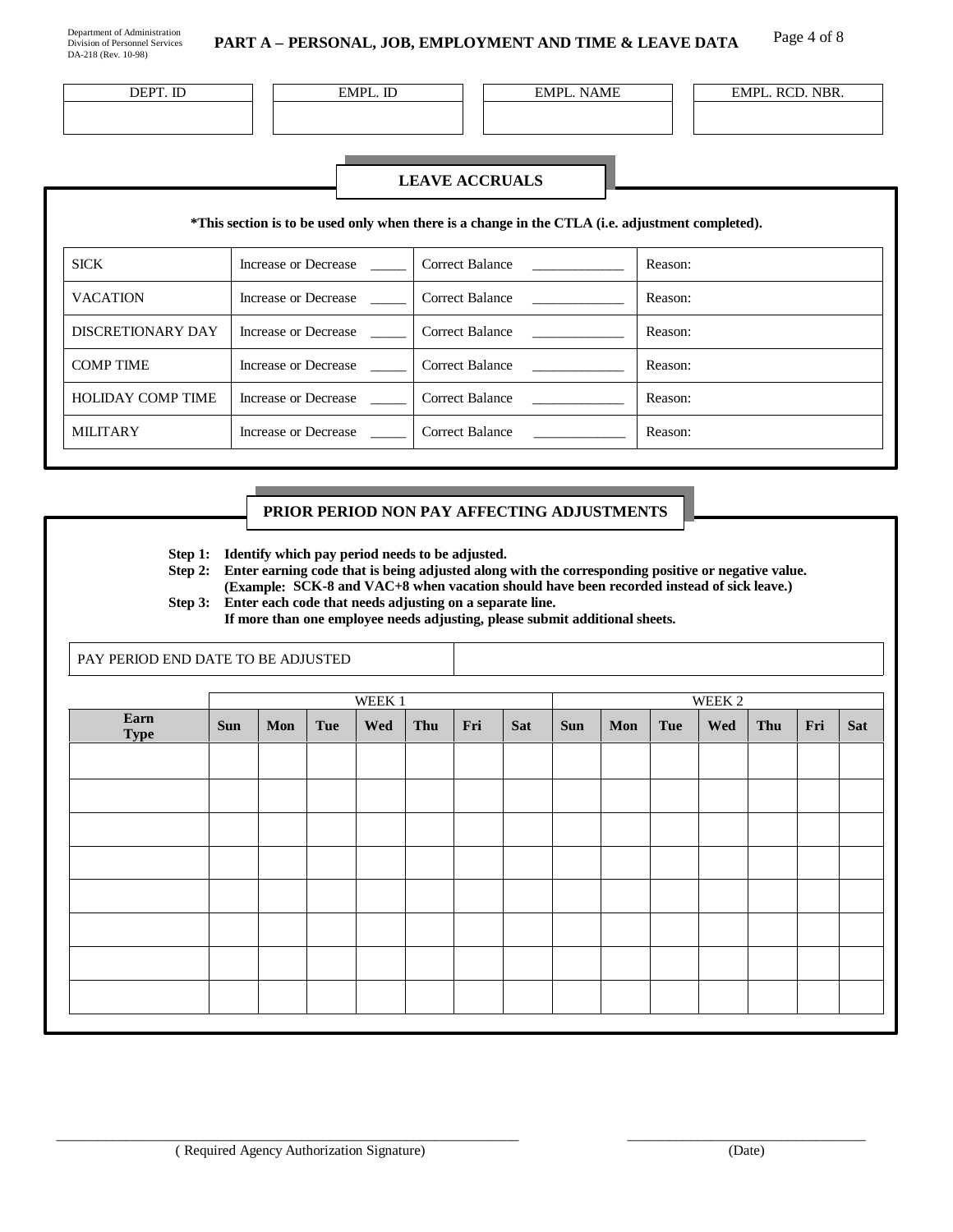## **STATE OF KANSAS** Page 5 of 8 **SHARP EMPLOYEE DATA SHEET PART B – EARNINGS AND DEDUCTION DATA**

| DEPT. ID                                              | EMPL. ID                                                                                 | <b>EMPL. NAME</b>               |                                                                                    | EMPL. RCD. NBR.             |  |  |  |
|-------------------------------------------------------|------------------------------------------------------------------------------------------|---------------------------------|------------------------------------------------------------------------------------|-----------------------------|--|--|--|
|                                                       |                                                                                          | FEDERAL TAX DATA                |                                                                                    |                             |  |  |  |
| <b>ACTION</b><br>O Add O Change                       |                                                                                          |                                 | <b>EFFECTIVE DATE</b>                                                              |                             |  |  |  |
| O None<br>on additional withholding (exempt)          | <b>SPECIAL TAX STATUS</b><br>O Maintain taxable gross; FWT will be zero unless specified |                                 | TAX MARITAL STATUS                                                                 | O Single O Married          |  |  |  |
| ADDITIONAL WITHHOLDINGS<br><b>AMOUNT</b><br><b>OR</b> | % OF FED TAX GROSS                                                                       |                                 | WITHHOLDING ALLOWANCES                                                             | <b>EARNED INCOME CREDIT</b> |  |  |  |
|                                                       |                                                                                          | O Not Applicable                | O Single, or Married without spouse filing<br>$O$ Married with both spouses filing |                             |  |  |  |
|                                                       | <b>STATE TAX DATA</b>                                                                    |                                 |                                                                                    |                             |  |  |  |
| <b>ACTION</b><br>O Add O Change                       |                                                                                          |                                 | <b>EFFECTIVE DATE</b>                                                              |                             |  |  |  |
| <b>STATE</b>                                          | O RESIDENT                                                                               | O NON RESIDENCY STATEMENT FILED |                                                                                    | O UI JURISDICTION           |  |  |  |
| O None<br>on additional withholding (exempt)          | SPECIAL TAX STATUS<br>O Maintain taxable gross; SWT will be zero unless specified        |                                 | SWT MARITAL TAX STATUS<br>WITHHOLDING ALLOWANCES                                   | O Single O Married          |  |  |  |
| ADDITIONAL WITHHOLDINGS<br><b>AMOUNT</b><br><b>OR</b> | % OF STATE TAX GROSS                                                                     |                                 |                                                                                    | O EXEMPT FROM SUT?          |  |  |  |
|                                                       |                                                                                          | <b>LOCAL TAX DATA</b>           |                                                                                    |                             |  |  |  |
| <b>LOCALITY</b>                                       |                                                                                          |                                 | <b>LOCAL WITHHOLDING ALLOWANCES</b>                                                |                             |  |  |  |
| O RESIDENT?                                           |                                                                                          |                                 |                                                                                    |                             |  |  |  |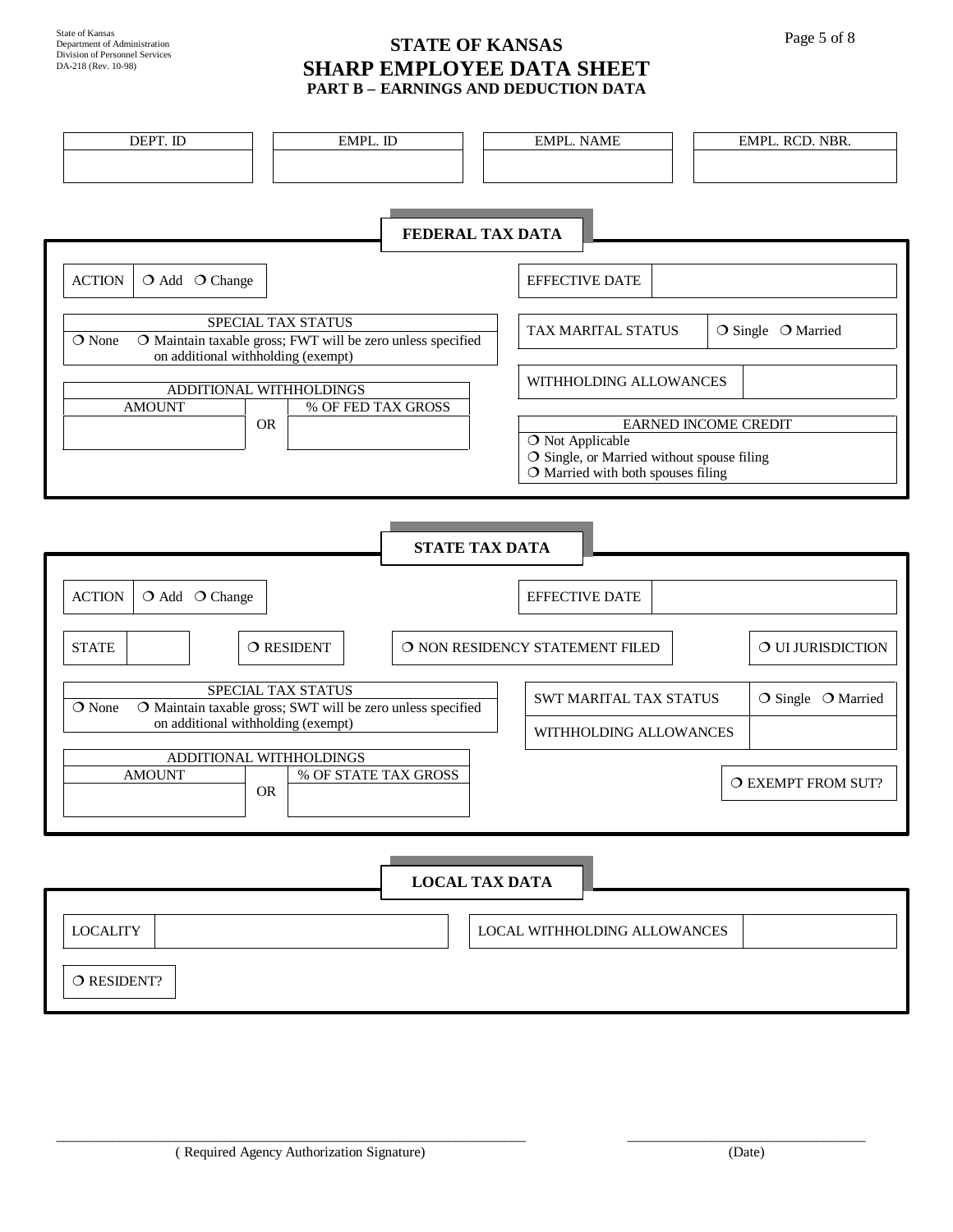# PART B – EARNINGS AND DEDUCTION DATA Page 6 of 8

| DEPT. ID                                                           | EMPL. ID                        | <b>EMPL. NAME</b>               | EMPL. RCD. NBR.                                                   |
|--------------------------------------------------------------------|---------------------------------|---------------------------------|-------------------------------------------------------------------|
|                                                                    |                                 |                                 |                                                                   |
|                                                                    |                                 | <b>BASIC DEDUCTIONS</b>         |                                                                   |
| <b>GROUP TERM LIFE/LONG TERM DISABILITY INSURANCE:</b>             |                                 |                                 |                                                                   |
| <b>ACTION</b><br>$O$ Add $O$ Change                                | DEDUCTION CODE                  | <b>EFFECTIVE DATE</b>           | DEDUCTION END DATE                                                |
|                                                                    |                                 |                                 |                                                                   |
| STATE LEAVE PAYMENT ASSESSMENT:                                    |                                 |                                 |                                                                   |
| <b>ACTION</b><br>O Add O Change                                    | DEDUCTION CODE<br><b>STLEAV</b> | EFFECTIVE DATE                  |                                                                   |
| <b>WORKERS COMPENSATION INSURANCE (Employer Contribution):</b>     |                                 | (Note: Leave blank if exempt).  |                                                                   |
|                                                                    | DEDUCTION CODE                  | EFFECTIVE DATE                  | DEDUCTION END DATE                                                |
| O Add O Change<br><b>ACTION</b>                                    | <b>WCI</b>                      |                                 |                                                                   |
|                                                                    |                                 |                                 |                                                                   |
|                                                                    |                                 | <b>ADDITIONAL DEDUCTIONS</b>    |                                                                   |
| <b>RETIREMENT PLANS:</b>                                           |                                 |                                 |                                                                   |
| PLAN TYPE<br>O KPERS O TSA                                         | DEDUCTION BEGIN DATES           |                                 | PARTICIPATION ELECTION                                            |
| <b>BENEFIT PLAN</b>                                                | DEDUCTION END DATES             |                                 | $O$ Elect<br>$\bigcirc$ Waive                                     |
|                                                                    |                                 |                                 | $O$ Terminate                                                     |
| <b>ELECTION DATE</b>                                               |                                 |                                 |                                                                   |
| <b>UNITED WAY: (Deduction Calc. Routine = Flat Amount)</b>         |                                 |                                 |                                                                   |
| <b>ACTION</b><br>$O$ Add $O$ Change                                | <b>DEDUCTION</b><br>CODE        | <b>EFFECTIVE</b><br><b>DATE</b> | <b>DEDUCTION</b><br>FLAT/ADDL<br><b>END DATE</b><br><b>AMOUNT</b> |
| <b>GOAL AMOUNT</b>                                                 |                                 |                                 |                                                                   |
| <b>ORGANIZATION DUES:</b>                                          |                                 |                                 |                                                                   |
| <b>ACTION</b><br>O Add O Change                                    | DEDUCTION CODE                  | <b>EFFECTIVE DATE</b>           | DEDUCTION END DATE                                                |
| <b>AGENCY MAINTENANCE: (Deduction Calc. Routine = Flat Amount)</b> |                                 |                                 |                                                                   |
| <b>ACTION</b><br>O Add O Change                                    | <b>DEDUCTION</b><br><b>CODE</b> | <b>EFFECTIVE</b><br><b>DATE</b> | FLAT/ADDL<br><b>DEDUCTION</b><br><b>AMOUNT</b><br><b>END DATE</b> |
|                                                                    |                                 |                                 |                                                                   |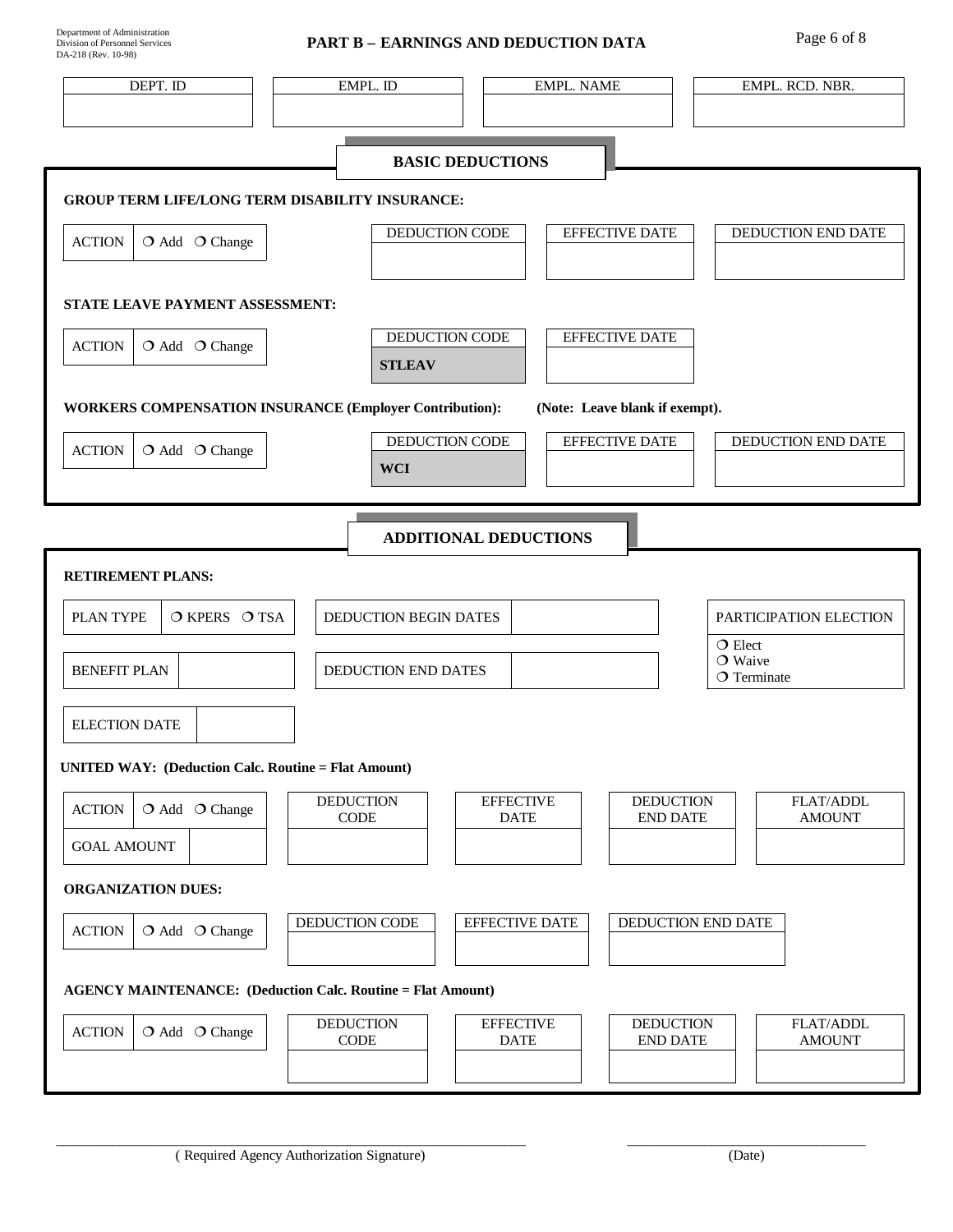| Department of Administration   |  |  |  |  |
|--------------------------------|--|--|--|--|
| Division of Personnel Services |  |  |  |  |
| DA-218 (Rev. 10-98)            |  |  |  |  |

# **PART B – EARNINGS AND DEDUCTION DATA** Page 7 of 8

| DEPT. ID                                                                                                                                                                                      | EMPL. ID                             | <b>EMPL. NAME</b>                                                                            | EMPL. RCD. NBR.                                 |  |  |  |  |
|-----------------------------------------------------------------------------------------------------------------------------------------------------------------------------------------------|--------------------------------------|----------------------------------------------------------------------------------------------|-------------------------------------------------|--|--|--|--|
|                                                                                                                                                                                               |                                      |                                                                                              |                                                 |  |  |  |  |
|                                                                                                                                                                                               |                                      |                                                                                              |                                                 |  |  |  |  |
|                                                                                                                                                                                               |                                      | <b>SAVINGS BONDS</b>                                                                         |                                                 |  |  |  |  |
|                                                                                                                                                                                               |                                      | Note: If requesting multiple bonds, a separate page will need to be completed for each bond. |                                                 |  |  |  |  |
| <b>ACTION</b><br>O Add Deduction O Change Deduction Amount O Cancel Deduction<br><b>EFFECTIVE DATE</b>                                                                                        |                                      |                                                                                              |                                                 |  |  |  |  |
| <b>DEDUCTION CODE</b>                                                                                                                                                                         | DEDUCTION END DATE                   |                                                                                              | FLAT/ADDL AMOUNT                                |  |  |  |  |
| <b>US BOND</b>                                                                                                                                                                                |                                      |                                                                                              |                                                 |  |  |  |  |
| DEPENDENT/BENEFICIARY INFORMATION:                                                                                                                                                            |                                      | (Deduction Calc. Routine = Flat Amount)                                                      |                                                 |  |  |  |  |
| <b>ACTION</b><br>O Add New O Change Data                                                                                                                                                      |                                      | <b>ACTION</b><br>O Add New O Change Data                                                     |                                                 |  |  |  |  |
| <b>NAME</b><br>(Last, First, MI)                                                                                                                                                              |                                      | <b>NAME</b><br>(Last, First, MI)                                                             |                                                 |  |  |  |  |
| <b>ADDRESS 1</b>                                                                                                                                                                              |                                      | <b>ADDRESS 1</b>                                                                             |                                                 |  |  |  |  |
| <b>ADDRESS 2</b>                                                                                                                                                                              |                                      | <b>ADDRESS 2</b>                                                                             |                                                 |  |  |  |  |
| <b>CITY</b>                                                                                                                                                                                   |                                      | <b>CITY</b>                                                                                  |                                                 |  |  |  |  |
| <b>STATE</b>                                                                                                                                                                                  | $\ensuremath{\mathrm{ZIP}}$          | <b>STATE</b>                                                                                 | ZIP                                             |  |  |  |  |
| <b>RELATIONSHIP</b>                                                                                                                                                                           | $O$ Male<br><b>SEX</b><br>$O$ Female | <b>RELATIONSHIP</b>                                                                          | $\overline{O}$ Male<br><b>SEX</b><br>$O$ Female |  |  |  |  |
| MARITAL STATUS                                                                                                                                                                                |                                      | <b>MARITAL STATUS</b>                                                                        |                                                 |  |  |  |  |
| <b>SSN</b>                                                                                                                                                                                    |                                      | <b>SSN</b>                                                                                   |                                                 |  |  |  |  |
| <b>BOND SPECIFICATIONS:</b>                                                                                                                                                                   |                                      |                                                                                              |                                                 |  |  |  |  |
| <b>EFFECTIVE DATE</b><br><b>PRIORITY</b>                                                                                                                                                      |                                      | <b>DENOMINATION</b>                                                                          |                                                 |  |  |  |  |
|                                                                                                                                                                                               | $\bigcirc$ \$100<br>$\bigcirc$ \$200 | $O$ \$500<br>$O$ \$1,000                                                                     | $O$ \$5,000<br>$O$ \$10,000                     |  |  |  |  |
| <b>BOND OWNER:</b><br>OTHER REGISTRANT                                                                                                                                                        |                                      |                                                                                              |                                                 |  |  |  |  |
| O DEPENDENT<br>O EMPLOYEE<br>O DEPENDENT<br>O EMPLOYEE<br><b>OR</b><br><b>OR</b><br>O None<br><b>OWNER NAME</b><br>CO-OWNER OR BENEFICIARY NAME<br>$\overline{O}$ Co-owner<br>$O$ Beneficiary |                                      |                                                                                              |                                                 |  |  |  |  |
|                                                                                                                                                                                               |                                      |                                                                                              |                                                 |  |  |  |  |
| PORTION OF DEDUCTED AMOUNT:                                                                                                                                                                   |                                      |                                                                                              |                                                 |  |  |  |  |
| <b>FLAT</b><br><b>OR</b><br><b>AMOUNT</b>                                                                                                                                                     | PERCENT OF<br><b>DEDUCTION</b>       | O EXCESS                                                                                     | O PARTIAL ALLOWED                               |  |  |  |  |